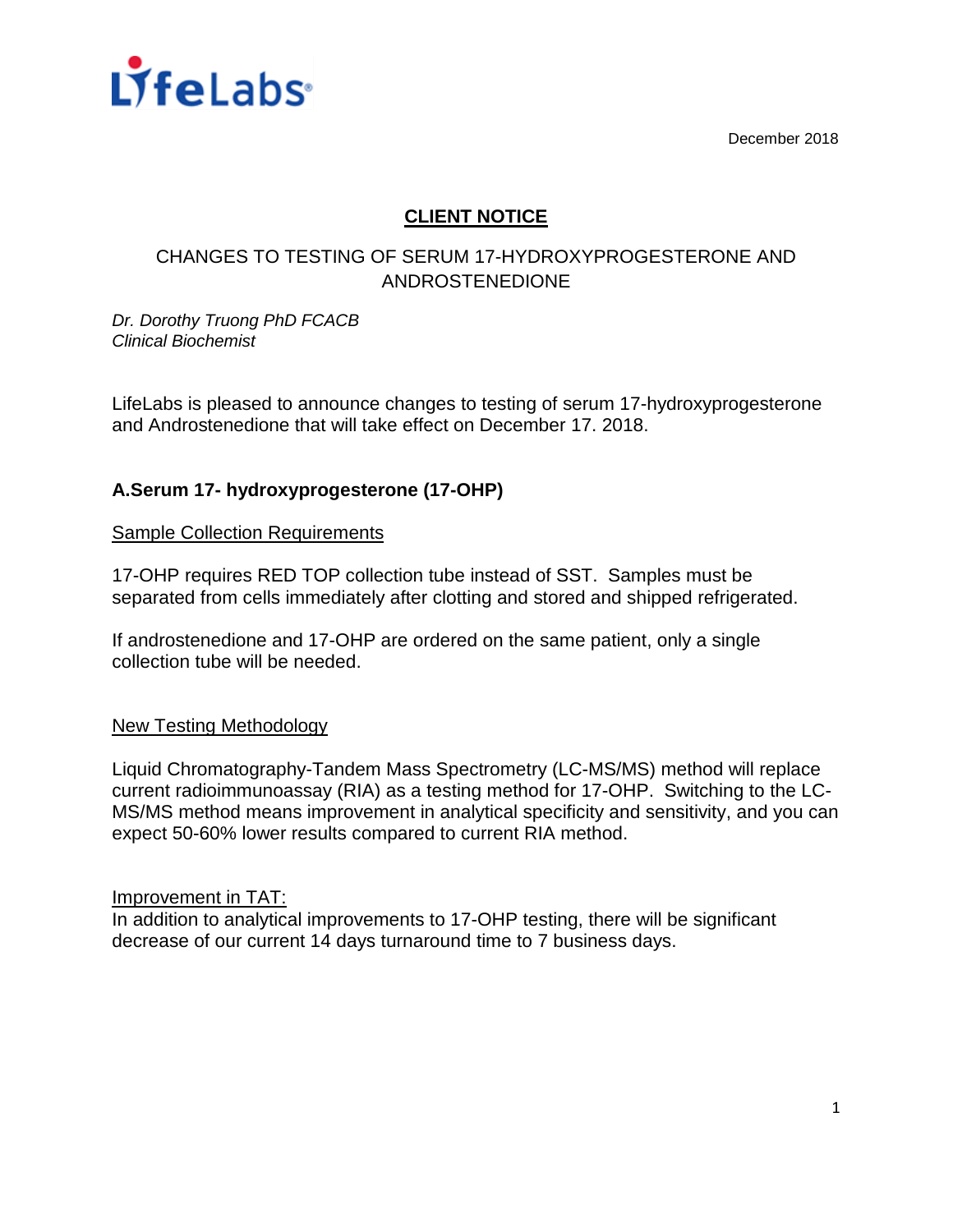

### New Reference Interval

17-OHP Reference Interval will change with implementation of new methodology.

|             | <b>AGE</b>       | <b>RANGE (nmol/L)</b> |
|-------------|------------------|-----------------------|
| Female      | <14 days         | < 4.9                 |
|             | 14 days $-$ <1yr | < 3.5                 |
|             | $1yr - 12 yr$    | < 1.2                 |
|             | 12yr - <14 yr    | < 2.1                 |
|             | 14yr - <16 yr    | < 4.3                 |
|             | 16yr - <19 yr    | < 4.0                 |
|             | 19yr and older:  |                       |
|             | Follicular       | 5.6                   |
|             | Midcycle         | <6.8                  |
|             | Luteal           | <8.6                  |
|             | Post-Menopausal  | < 1.4                 |
|             |                  |                       |
| <b>Male</b> | <14 days         | < 4.9                 |
|             | 14 days $-$ <1yr | < 3.5                 |
|             | $1yr - 12 yr$    | < 1.2                 |
|             | 12yr - <14 yr    | < 2.1                 |
|             | 14yr - <16 yr    | < 4.3                 |
|             | 16yr - <19 yr    | < 4.0                 |
|             | 19yr and older   | < 6.0                 |

### **B. Serum Androstenedione**

### Sample collection requirements.

As before, Androstenedione requires RED TOP collection tube. Samples must be separated from cells immediately after clotting and stored and shipped refrigerated.

If androstenedione and 17-OHP are ordered on the same patient, only a single collection tube will be needed.

### No change in testing methodology.

Androstenedione will continue to be tested by LC-MS/MS method.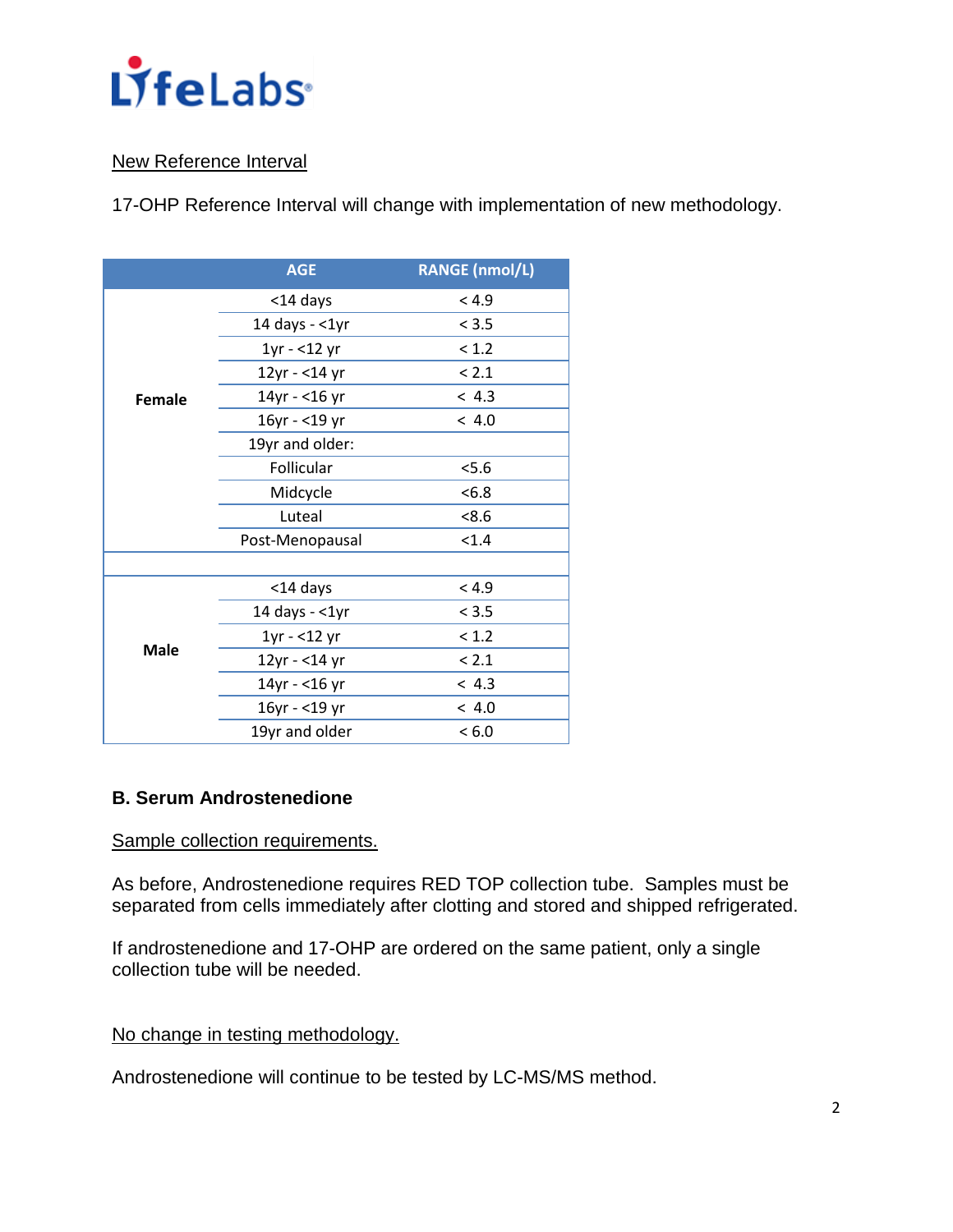

### Improvement in TAT:

Androstenedione will now be analyzed in-house. As such, current turnaround time of 14 days will be decreased to 7 business days. A quicker turnaround time will provide our clients with faster access to results and allow for medical decisions to be made sooner.

#### Minor changes to the reference interval

There will be only minor changes in reference intervals for adult males and postmenopausal women. Reference intervals for all other partitions will remain the same as before.

|             | <b>AGE</b>          | <b>RANGE (nmol/L)</b> |
|-------------|---------------------|-----------------------|
|             | <14 days            | < 2.6                 |
|             | 14days - $<$ 1yr    | $0.1 - 2.1$           |
|             | $1yr - 6yr$         | $0.1 - 0.6$           |
|             | $6yr - 10yr$        | $0.2 - 0.9$           |
|             | 10yr - <12yr        | 2.6                   |
|             | 12yr - <15yr        | $0.7 - 6.0$           |
|             | 15yr - <19yr        | $0.5 - 6.5$           |
| Female      | 19yr and older:     |                       |
|             | Follicular          | $1.2 - 8.7$           |
|             | Midcycle            | $2.1 - 10.0$          |
|             | Luteal              | $1.1 - 8.2$           |
|             | Post-Menopausal     | $0.4 - 2.9$           |
|             |                     |                       |
|             | <14 days            | 2.6                   |
|             | 14days - $<$ 1yr    | $0.1 - 2.1$           |
|             | $1yr - 6yr$         | $0.1 - 0.6$           |
|             | $6yr - 10yr$        | $0.2 - 0.9$           |
| <b>Male</b> | 10yr - <12yr        | 2.6                   |
|             | $12$ yr - < $15$ yr | $0.5 - 1.2$           |
|             | 15yr - <19yr        | $0.9 - 3.6$           |
|             | 19yr and older      | $0.8 - 3.1$           |

Both 17-OHP and androstenedione LC-MS/MS testing methods were developed by LifeLabs. Performance characteristics of each test have been fully validated and the